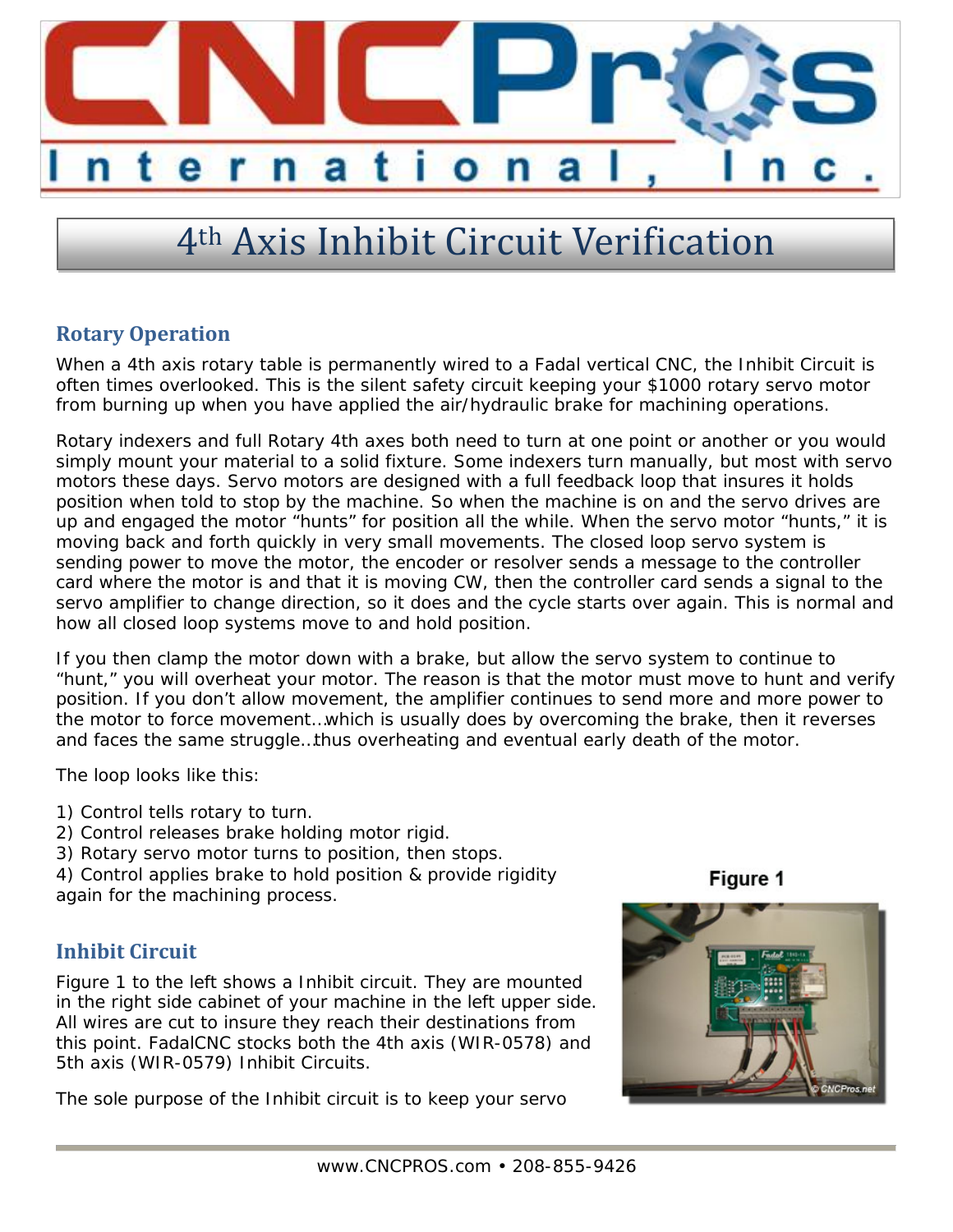

motor from burning up when the brake is applied. It sends an "Inhibit" signal to the amplifiers on the terminal you see below to shut down the amp while the brake is applied.

#### **Testing the Inhibit Circuit**

Testing the inhibit circuit is quite simple. You can use a multimeter or amp clamp, whichever is more available to you (or visually on an AMP-0014).



## Figure 2

Check your parameters (SETP) and insure the control parameter for the rotary is set to apply the brake automatically when the rotary stops. If you prefer not to use this feature or have a manual brake, don't worry about the parameter.

Command your rotary to index to any point and stop. With a multimeter, check the power at terminals MTR+ & MTR-. See Figure 2. You should read something less than 5 VDC and closer to zero. No system is perfect, so you may see some voltage on the leads, but this will be residual if the Inhibit Circuit is working correctly. If

you are using an amp clamp, simply clamp around the above wires connected to these terminals, one at a time, and verify you have zero current flowing to the motor.

If you have an Advanced Motion Control AMP-0014, there is a bright red LED that will illuminate on the face when the Inhibit signal is active.

If your Inhibit circuit is not working, then you will either need to replace the unit of defective or trace down the defective relay in the 1100-1 board or broken wire contact. Contact FadalCNC.com for technical support as needed. We can provide all replacement parts and wiring diagrams to nail down any problems with this circuit.

The 10 minutes you just took to read this just saved you about \$1500 in a ruined motor and service labor to get it all back working.